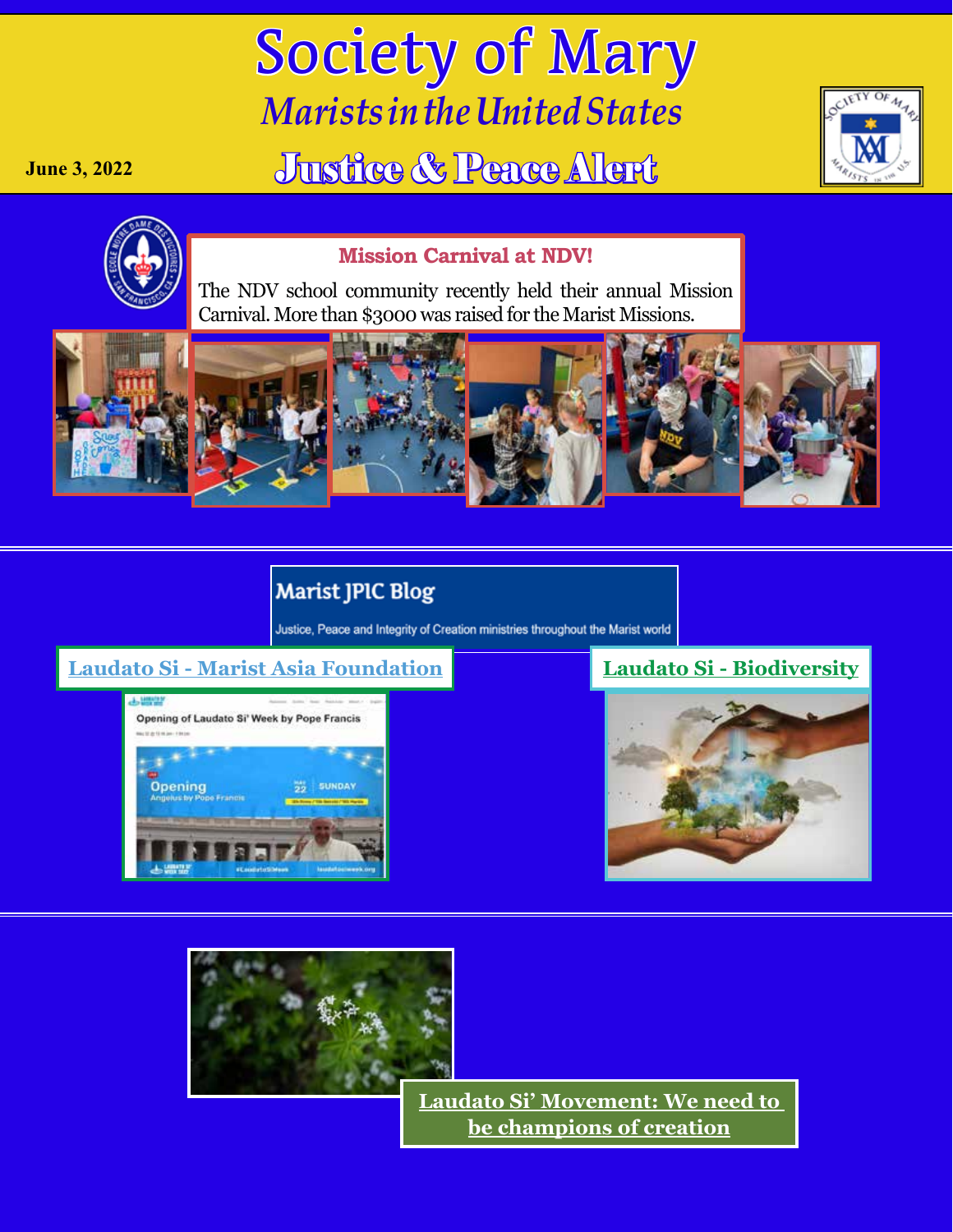#### **Pictures of the Marist Missionary Sisters in Samoa at the start of their celebration of Laudato Si' Week 2022**

**HARL** 









**Commemorating Laudato Si' Week as a community - 'Listening and Journeying Together'**









#### **Celebrating Laudato Si' Week 2022 at the Foundation of Balay Pasilungan**

[Balay Pasilungan](https://www.facebook.com/foundationofbalaypasilungan/) joined the global celebration marking the  $7<sup>th</sup>$ anniversary of Pope Francis' encyclical on Care for Creation.

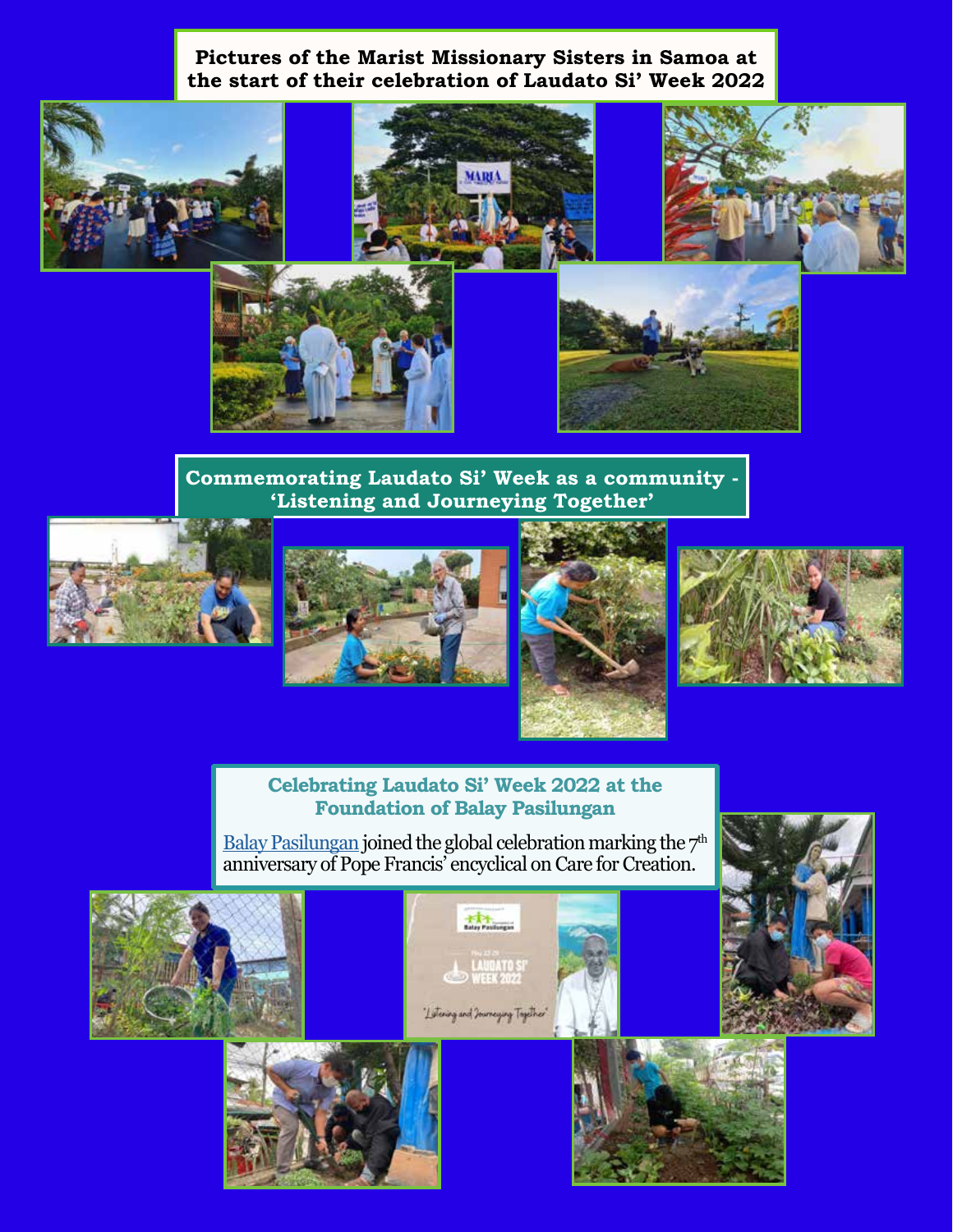

#### **World Environment Day - June 5th**

Since the first celebration in 1972, World Environment Day has helped UNEP (United Nations Environment Programme) to raise awareness and generate political momentum around growing concerns, such as the depletion of the ozone layer, toxic chemicals, desertification and global warming. This day has developed into a global platform for taking action on urgent environmental issues. Millions of people have taken part over the years, helping drive change in our consumption habits, as well as in national and international environmental policy.

To read more about this day and view resources, click **[HERE](https://www.un.org/en/observances/environment-day)**.



#### WHEN: June 9<sup>th</sup> at 12:00 EST

In this webinar four inspiring Catholic young adults will share how their faith informs their work for Climate Justice. More information and registration can be found **[HERE](https://us02web.zoom.us/webinar/register/WN_Z9MJffFNSxiuJWYKvmsb1g?fbclid=IwAR1hLPEvGNF4f7RtzvwAP20OV08iFaJSJ34-QSemKt6kwqnPseU2uAHLupw )**.

#### **Balay Pasilungan' celebrates with 'Balay Banaag'**

[Balay Banaag Center,](https://www.facebook.com/Balay-Banaag-Center-204490993514543/) a residential care for girls at risk, celebrated its 4-year anniversary of the Marist Sisters' administration of Talikala Inc. - a local NGO whose goal is to improve the quality of life of women prostitutes and survivors of prostitution. The Marist Sisters took over the management of the center on May 31, 2018.

Mass was celebrated by Fr. Gil Casio, SM on May 31<sup>st</sup> followed by talent presentations by the girls of Balay Banaag and by the boys of Balay Pasilungan.



**[Accompanying migrants at the](https://www.ncronline.org/news/accompanying-migrants-border-enriches-our-spiritual-lives?fbclid=IwAR2Rz1r2sQiwIENdmH6l_O4vb9KwSENBiPtrH02K9Uz8by0iOIg4VOv0Z4g )  [border enriches our spiritual lives](https://www.ncronline.org/news/accompanying-migrants-border-enriches-our-spiritual-lives?fbclid=IwAR2Rz1r2sQiwIENdmH6l_O4vb9KwSENBiPtrH02K9Uz8by0iOIg4VOv0Z4g )**

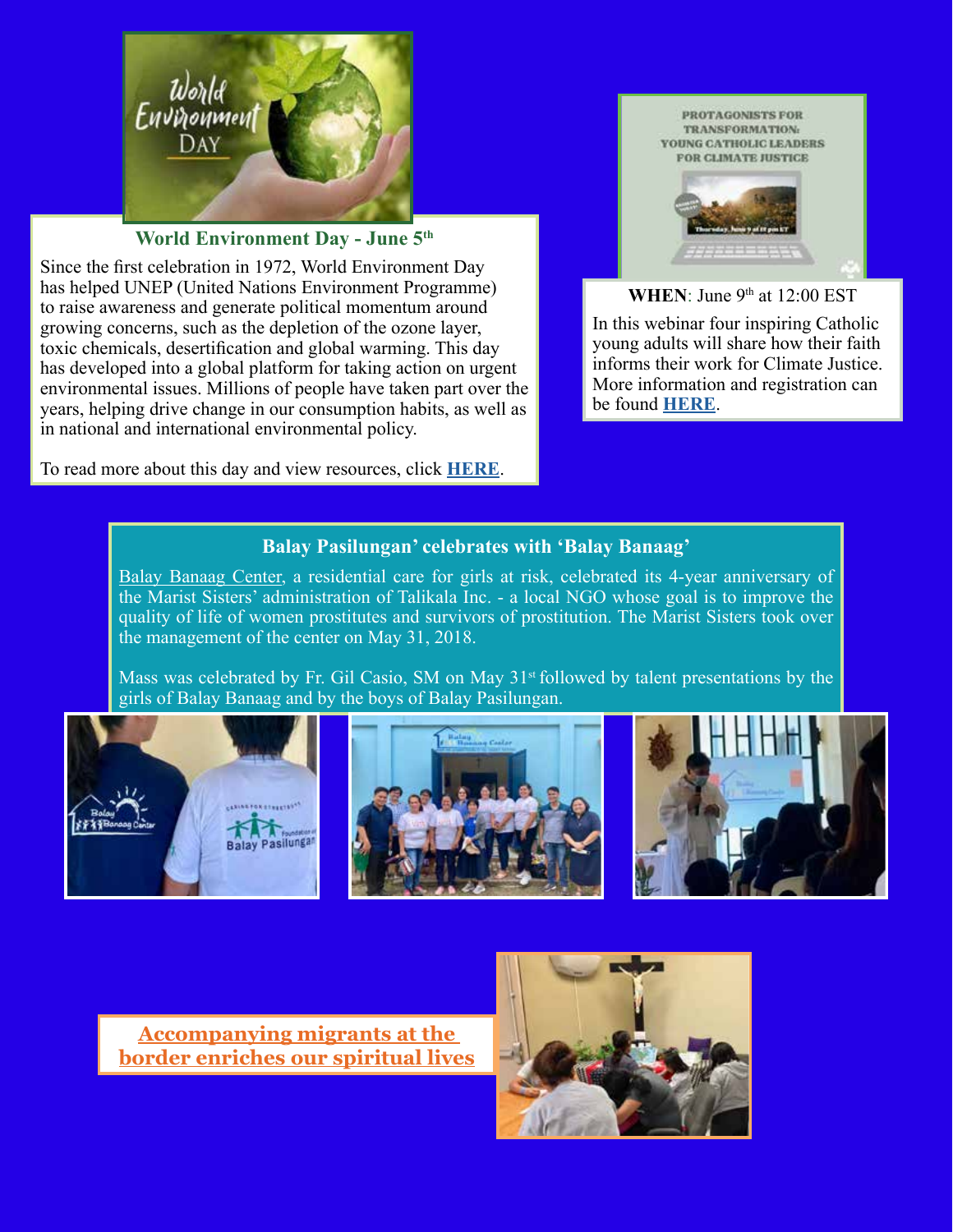**[Life Monument intended to reveal](https://www.vaticannews.va/en/world/news/2022-05/life-monument-intended-to-reveal-beauty-and-sacredness-of-life.html?fbclid=IwAR165YPl9g7Cxm5B66Hcccq8xvdVF-L6F78wPmzOpn9533XSHPKj_zC5wAs )  [beauty and sacredness of life](https://www.vaticannews.va/en/world/news/2022-05/life-monument-intended-to-reveal-beauty-and-sacredness-of-life.html?fbclid=IwAR165YPl9g7Cxm5B66Hcccq8xvdVF-L6F78wPmzOpn9533XSHPKj_zC5wAs )**





**[Pope Francis praises Sr. Carol](https://www.ncronline.org/news/ministry/news/pope-francis-praises-sr-carol-keehan-obamacare-ally-her-generous-service?fbclid=IwAR1xh72TJGLpJKQjAZjSDitOXYmqhqxkONdJdhqNkoVsZiNunoRDK1NhvFI)  [Keehan, Obamacare ally, for](https://www.ncronline.org/news/ministry/news/pope-francis-praises-sr-carol-keehan-obamacare-ally-her-generous-service?fbclid=IwAR1xh72TJGLpJKQjAZjSDitOXYmqhqxkONdJdhqNkoVsZiNunoRDK1NhvFI)  [her 'generous service'](https://www.ncronline.org/news/ministry/news/pope-francis-praises-sr-carol-keehan-obamacare-ally-her-generous-service?fbclid=IwAR1xh72TJGLpJKQjAZjSDitOXYmqhqxkONdJdhqNkoVsZiNunoRDK1NhvFI)**

**[Catholic-Jewish dialogue group visits](https://cathstan.org/news/us-world/catholic-jewish-dialogue-group-visits-georgia-alabama-civil-rights-sites?fbclid=IwAR29aROJx-YCPVBzCizNof_8KeJi1y9p_-DhJNRluX9fywjbFKNoRAi3y-4)  [Georgia, Alabama civil rights sites](https://cathstan.org/news/us-world/catholic-jewish-dialogue-group-visits-georgia-alabama-civil-rights-sites?fbclid=IwAR29aROJx-YCPVBzCizNof_8KeJi1y9p_-DhJNRluX9fywjbFKNoRAi3y-4)**



**["My Brother Juan": from the](https://www.vaticannews.va/en/world/news/2022-05/my-brother-juan-from-the-death-penalty-to-embracing-life.html?fbclid=IwAR3YWb0dc8gtuCmbjRvqJQL0YafnJopgq4BPh1VuN-hWTcLANAPOmxo3dNE)  [death penalty to embracing life](https://www.vaticannews.va/en/world/news/2022-05/my-brother-juan-from-the-death-penalty-to-embracing-life.html?fbclid=IwAR3YWb0dc8gtuCmbjRvqJQL0YafnJopgq4BPh1VuN-hWTcLANAPOmxo3dNE)**





#### **[Danielle Sered - Redefining](https://encounters-with-dignity.captivate.fm/episode/danielle-sered-redefining-accountability?fbclid=IwAR3UANa_NyIK67B13Fe18GSV5dhYkEbN4v2uSS3zlbgTxfXCoHZMwkRCPs4)  [Accountability](https://encounters-with-dignity.captivate.fm/episode/danielle-sered-redefining-accountability?fbclid=IwAR3UANa_NyIK67B13Fe18GSV5dhYkEbN4v2uSS3zlbgTxfXCoHZMwkRCPs4)**

Danielle Sered knows what it looks like for a person to be accountable for the harm they caused. She's spent more than a decade facilitating restorative justice solutions to violent crimes through her organization, Common Justice (plus she identifies as a crime survivor herself).

In [this episode,](https://encounters-with-dignity.captivate.fm/episode/danielle-sered-redefining-accountability?fbclid=IwAR3UANa_NyIK67B13Fe18GSV5dhYkEbN4v2uSS3zlbgTxfXCoHZMwkRCPs4) Danielle explains why accountability is so important to a restorative justice approach, where it is often missing from our criminal legal processes, and how it is rooted in human dignity.

Her insights invite people of faith to discern where accountability can play a deeper role in our own lives — in our relationships with God and neighbor alike.